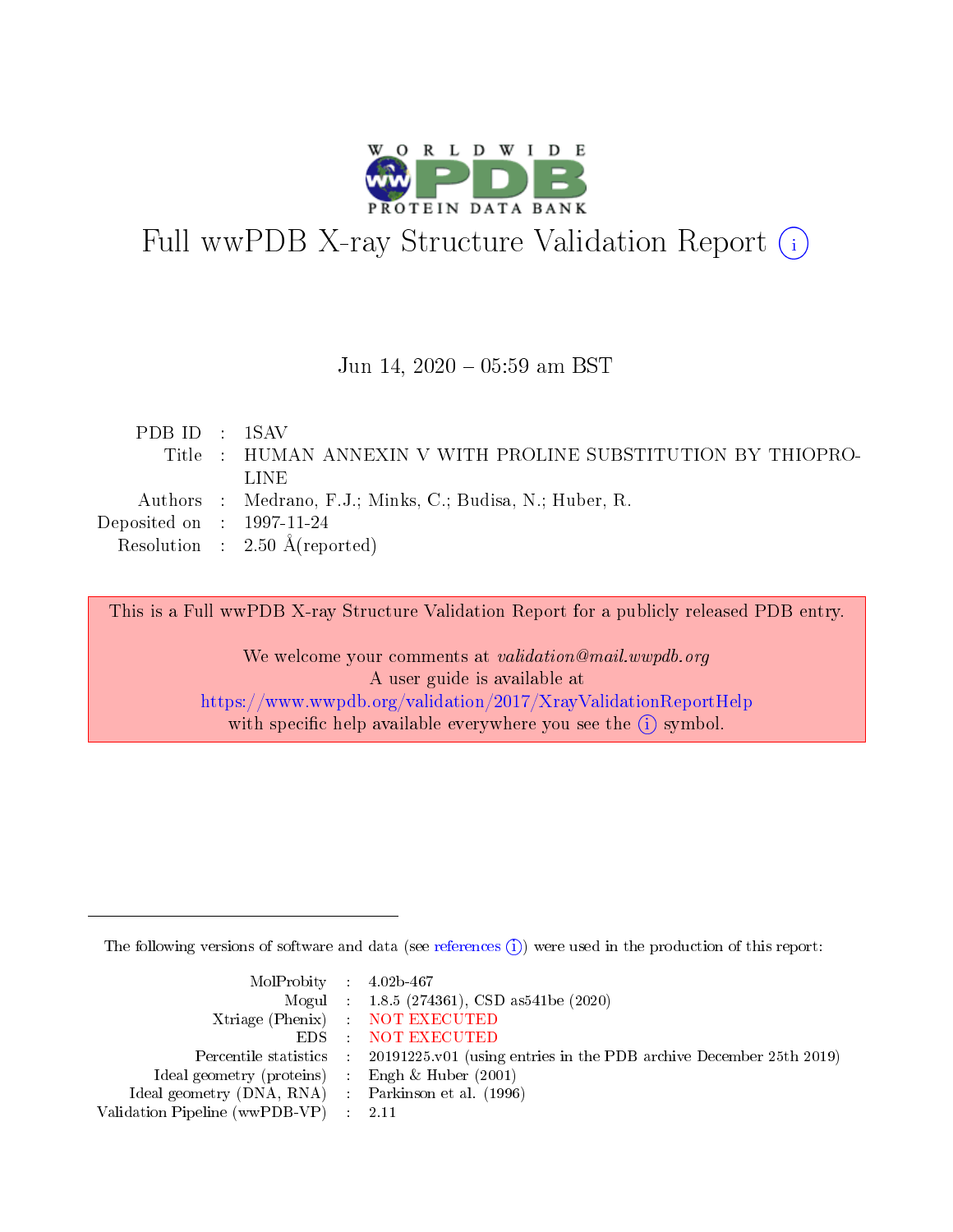# 1 [O](https://www.wwpdb.org/validation/2017/XrayValidationReportHelp#overall_quality)verall quality at a glance  $(i)$

The following experimental techniques were used to determine the structure: X-RAY DIFFRACTION

The reported resolution of this entry is 2.50 Å.

Percentile scores (ranging between 0-100) for global validation metrics of the entry are shown in the following graphic. The table shows the number of entries on which the scores are based.



| Metric                | Whole archive        | Similar resolution                                        |  |  |
|-----------------------|----------------------|-----------------------------------------------------------|--|--|
|                       | $(\#\text{Entries})$ | $(\#\text{Entries}, \text{resolution range}(\text{\AA}))$ |  |  |
| Clashscore            | 141614               | $5346$ $(2.50-2.50)$                                      |  |  |
| Ramachandran outliers | 138981               | $5231 (2.50 - 2.50)$                                      |  |  |
| Sidechain outliers    | 138945               | $5233(2.50-2.50)$                                         |  |  |

The table below summarises the geometric issues observed across the polymeric chains and their fit to the electron density. The red, orange, yellow and green segments on the lower bar indicate the fraction of residues that contain outliers for  $\geq=3$ , 2, 1 and 0 types of geometric quality criteria respectively. A grey segment represents the fraction of residues that are not modelled. The numeric value for each fraction is indicated below the corresponding segment, with a dot representing fractions  $\leq=5\%$ 

Note EDS was not executed.

| Mol | Chain | Length | Quality of chain |     |  |
|-----|-------|--------|------------------|-----|--|
|     |       |        |                  |     |  |
|     |       | 320    | 71%              | 24% |  |

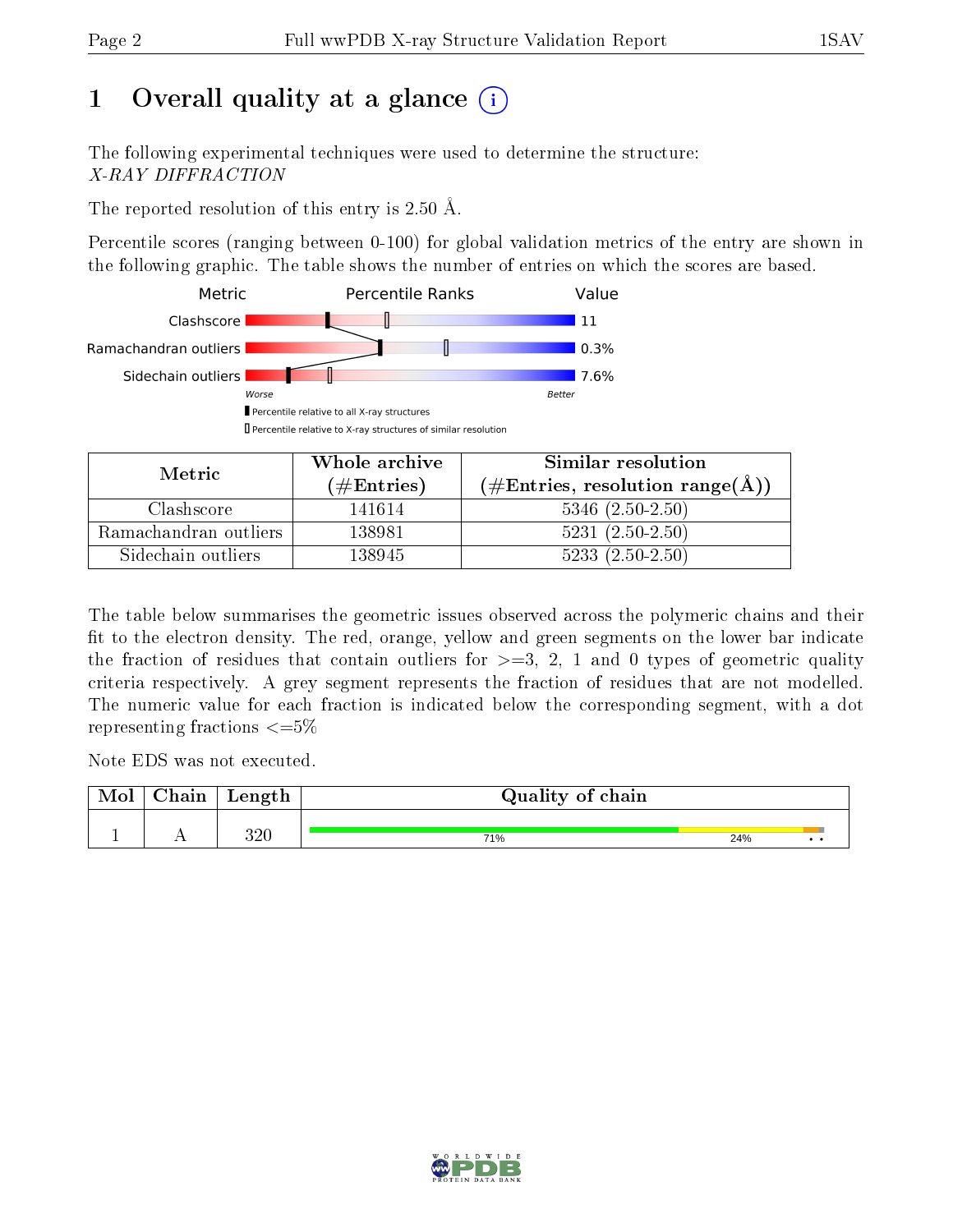# 2 Entry composition (i)

There are 3 unique types of molecules in this entry. The entry contains 2653 atoms, of which 0 are hydrogens and 0 are deuteriums.

In the tables below, the ZeroOcc column contains the number of atoms modelled with zero occupancy, the AltConf column contains the number of residues with at least one atom in alternate conformation and the Trace column contains the number of residues modelled with at most 2 atoms.

Molecule 1 is a protein called ANNEXIN V.

| Mol | Chain   Residues | $\rm{Atoms}$        |      |     |     |  | $\text{ZeroOcc} \mid \text{AltConf} \mid \text{Trace} \mid$ |  |
|-----|------------------|---------------------|------|-----|-----|--|-------------------------------------------------------------|--|
|     | 316              | $\rm Total$<br>2496 | 1569 | 420 | 494 |  |                                                             |  |

There are 5 discrepancies between the modelled and reference sequences:

| Chain | Residue | Modelled   | Actual     | Comment                       | Reference |
|-------|---------|------------|------------|-------------------------------|-----------|
|       | 13      | <b>PRS</b> | <b>PRO</b> | MODIFIED RESIDUE   UNP P08758 |           |
|       | 87      | <b>PRS</b> | <b>PRO</b> | MODIFIED RESIDUE   UNP P08758 |           |
|       | 119     | <b>PRS</b> | <b>PRO</b> | MODIFIED RESIDUE   UNP P08758 |           |
|       | 163.    | <b>PRS</b> | <b>PRO</b> | MODIFIED RESIDUE   UNP P08758 |           |
|       | 248.    | <b>PRS</b> | <b>PRO</b> | MODIFIED RESIDUE   UNP P08758 |           |

Molecule 2 is CALCIUM ION (three-letter code: CA) (formula: Ca).

|  | $\text{Mol}$   Chain   Residues | Atoms | $ZeroOcc \   \ AltConf$ |  |
|--|---------------------------------|-------|-------------------------|--|
|  |                                 | Fotal |                         |  |

• Molecule 3 is water.

|  | $\text{Mol}$   Chain   Residues | Atoms                | ZeroOcc   AltConf |  |
|--|---------------------------------|----------------------|-------------------|--|
|  | 159                             | Total<br>150.<br>152 |                   |  |

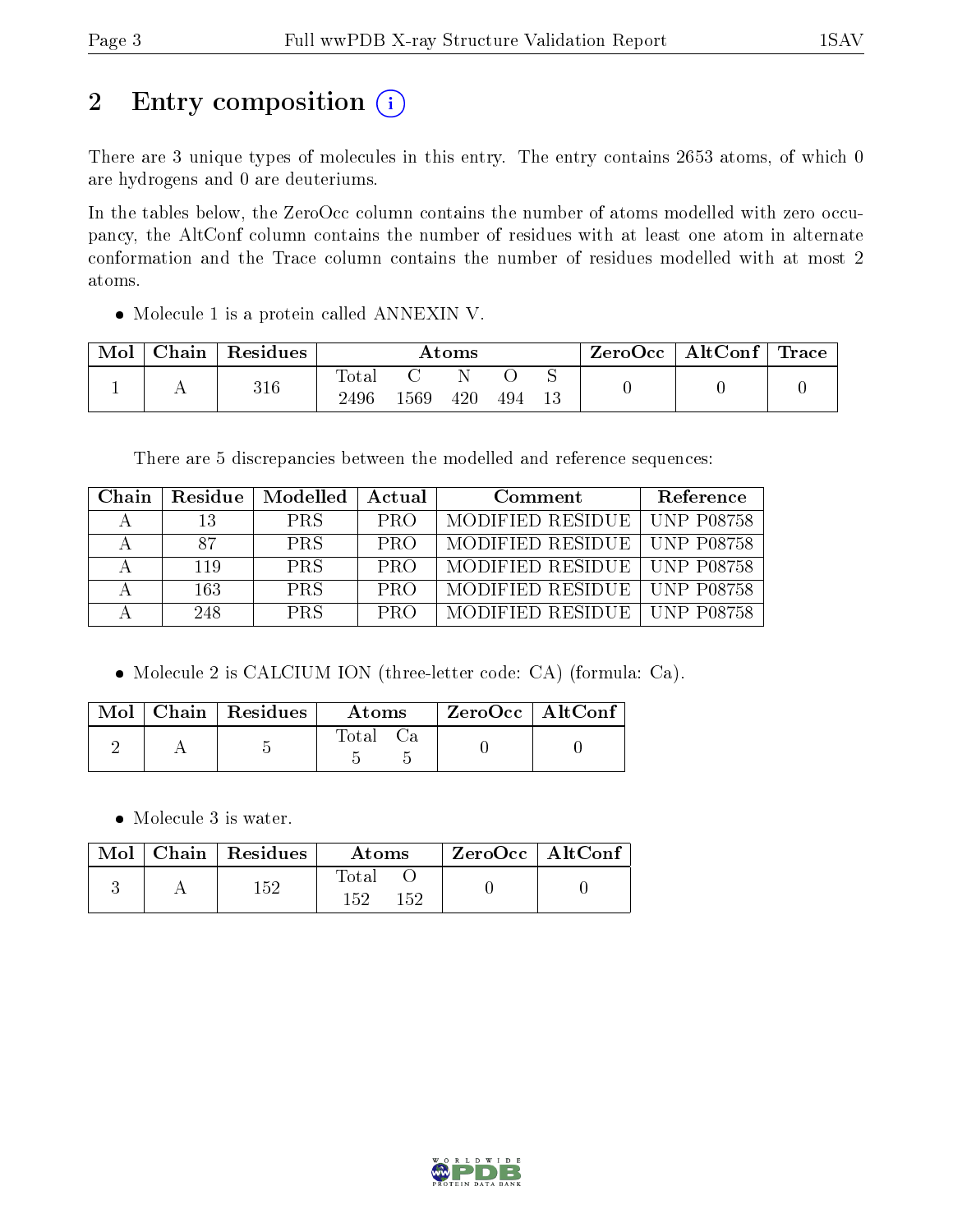# 3 Residue-property plots (i)

These plots are drawn for all protein, RNA and DNA chains in the entry. The first graphic for a chain summarises the proportions of the various outlier classes displayed in the second graphic. The second graphic shows the sequence view annotated by issues in geometry. Residues are colorcoded according to the number of geometric quality criteria for which they contain at least one outlier: green  $= 0$ , yellow  $= 1$ , orange  $= 2$  and red  $= 3$  or more. Stretches of 2 or more consecutive residues without any outlier are shown as a green connector. Residues present in the sample, but not in the model, are shown in grey.

Note EDS was not executed.

• Molecule 1: ANNEXIN V



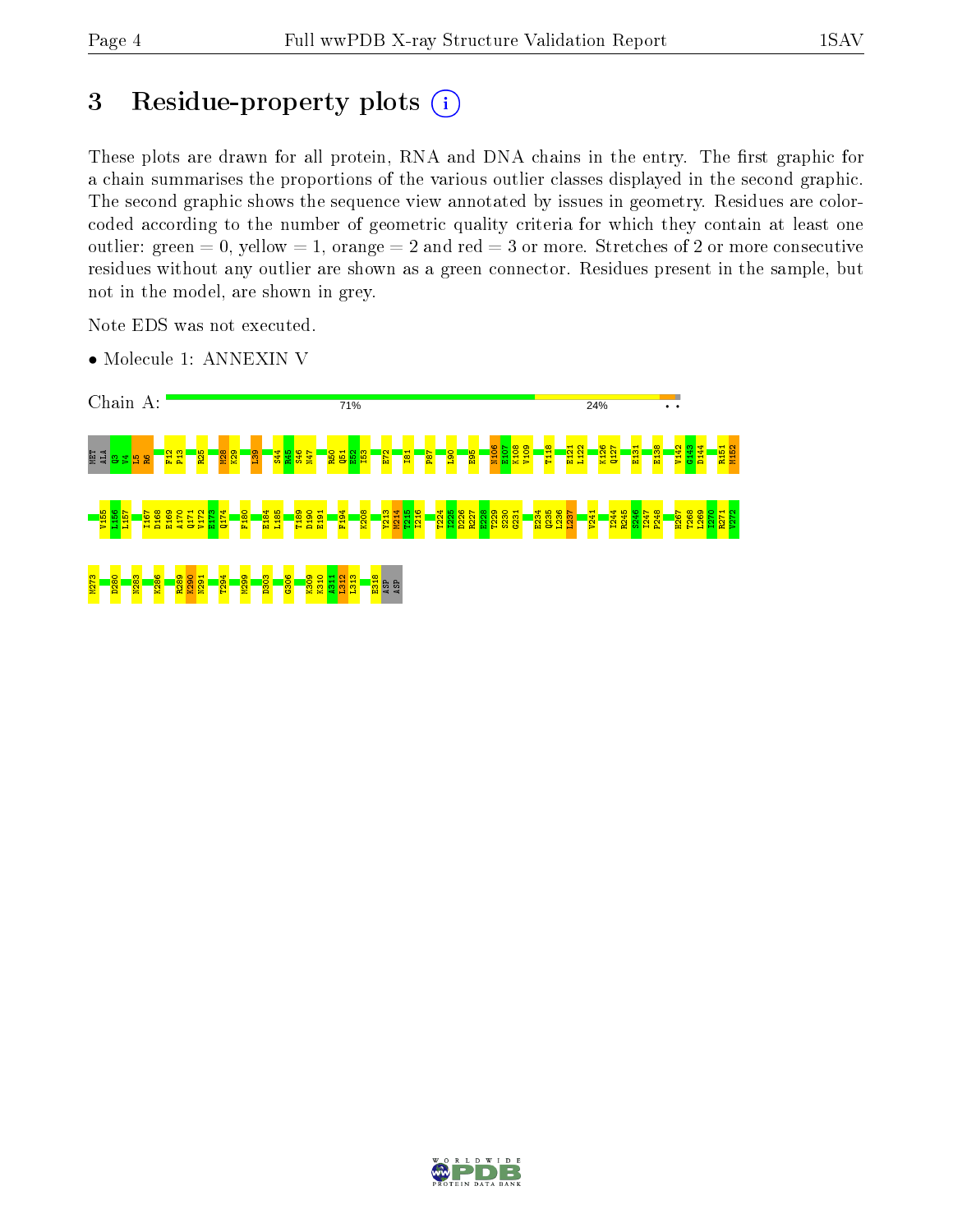## 4 Data and refinement statistics  $(i)$

Xtriage (Phenix) and EDS were not executed - this section is therefore incomplete.

| Property                               | Value                                              | Source    |  |
|----------------------------------------|----------------------------------------------------|-----------|--|
| Space group                            | H <sub>3</sub>                                     | Depositor |  |
| Cell constants                         | 99.60Å<br>97.04Å<br>99.60Å                         | Depositor |  |
| a, b, c, $\alpha$ , $\beta$ , $\gamma$ | $120.00^{\circ}$<br>$90.00^\circ$<br>$90.00^\circ$ |           |  |
| Resolution $(A)$                       | 8.00<br>-2.50                                      | Depositor |  |
| % Data completeness                    | $98.8(8.00-2.50)$                                  | Depositor |  |
| (in resolution range)                  |                                                    |           |  |
| $\mathrm{R}_{merge}$                   | 0.05                                               | Depositor |  |
| $\mathrm{R}_{sym}$                     | (Not available)                                    | Depositor |  |
| Refinement program                     | $X$ -PLOR 3.8                                      | Depositor |  |
| $R, R_{free}$                          | 0.186<br>0.259<br>$\overline{a}$                   | Depositor |  |
| Estimated twinning fraction            | No twinning to report.                             | Xtriage   |  |
| Total number of atoms                  | 2653                                               | wwPDB-VP  |  |
| Average B, all atoms $(A^2)$           | 24.0                                               | wwPDB-VP  |  |

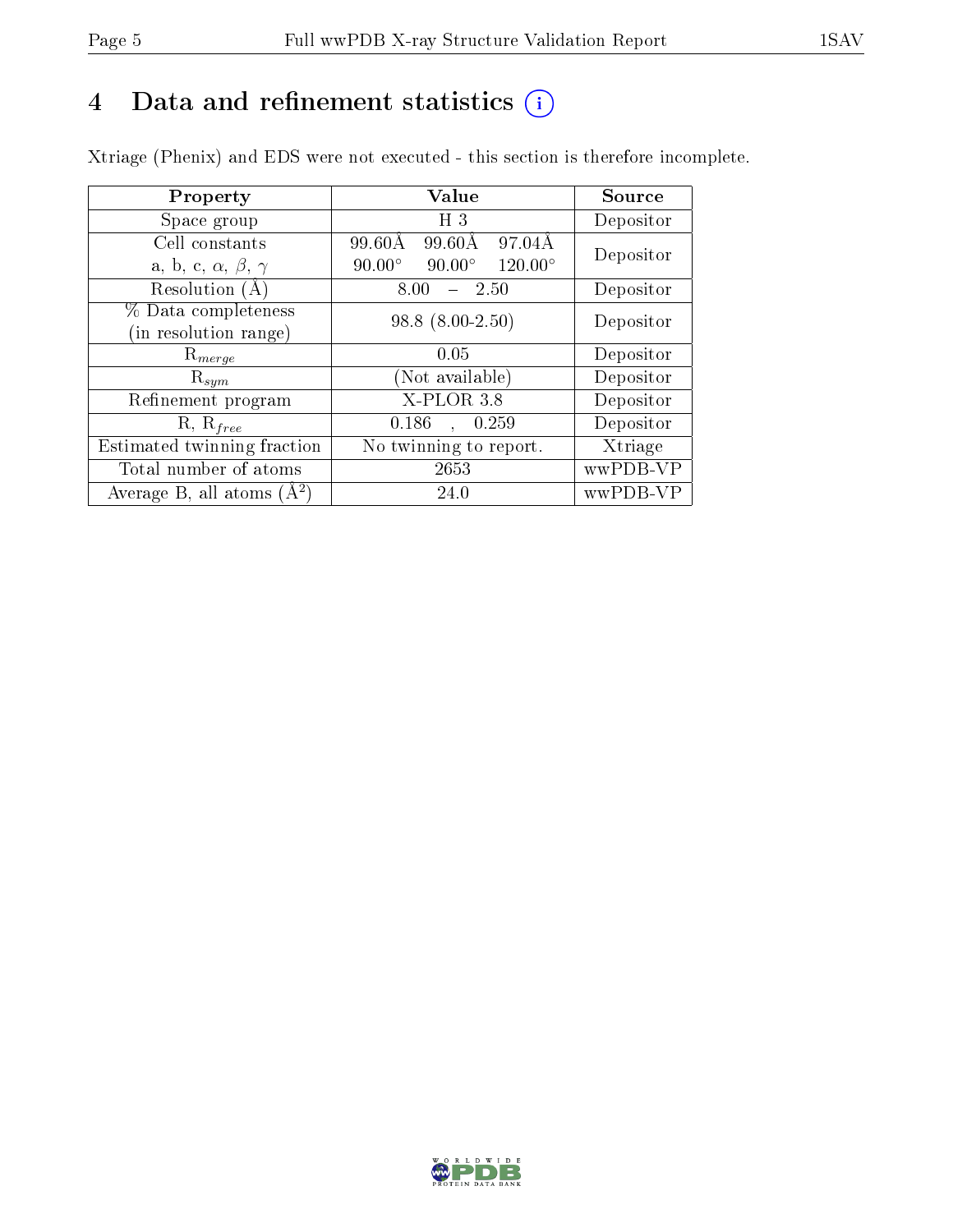# 5 Model quality  $(i)$

## 5.1 Standard geometry (i)

Bond lengths and bond angles in the following residue types are not validated in this section: CA, PRS

The Z score for a bond length (or angle) is the number of standard deviations the observed value is removed from the expected value. A bond length (or angle) with  $|Z| > 5$  is considered an outlier worth inspection. RMSZ is the root-mean-square of all Z scores of the bond lengths (or angles).

| $Mol$   Chain |      | Bond lengths                | Bond angles |                 |  |
|---------------|------|-----------------------------|-------------|-----------------|--|
|               |      | $RMSZ \mid # Z  > 5$   RMSZ |             | $\# Z  > 5$     |  |
|               | 0.48 | 0/2485                      | 0.69        | $1/3330(0.0\%)$ |  |

There are no bond length outliers.

All (1) bond angle outliers are listed below:

| Mol | $\vert$ Chain $\vert$ Res $\vert$ Type $\vert$ |     | Atoms    |     | Observed <sup>(<math>^o</math>)</sup> [Ideal( $^o$ ) |  |
|-----|------------------------------------------------|-----|----------|-----|------------------------------------------------------|--|
|     |                                                | LEH | CA-CB-CG | .63 | 132.85                                               |  |

There are no chirality outliers.

There are no planarity outliers.

## $5.2$  Too-close contacts  $(i)$

In the following table, the Non-H and H(model) columns list the number of non-hydrogen atoms and hydrogen atoms in the chain respectively. The H(added) column lists the number of hydrogen atoms added and optimized by MolProbity. The Clashes column lists the number of clashes within the asymmetric unit, whereas Symm-Clashes lists symmetry related clashes.

| Mol |      |      | Chain   Non-H   H(model)   H(added)   Clashes   Symm-Clashes |
|-----|------|------|--------------------------------------------------------------|
|     | 2496 | 2496 |                                                              |
|     |      |      |                                                              |
|     | 152  |      |                                                              |
|     | 2653 | 2496 |                                                              |

The all-atom clashscore is defined as the number of clashes found per 1000 atoms (including hydrogen atoms). The all-atom clashscore for this structure is 11.

All (54) close contacts within the same asymmetric unit are listed below, sorted by their clash magnitude.

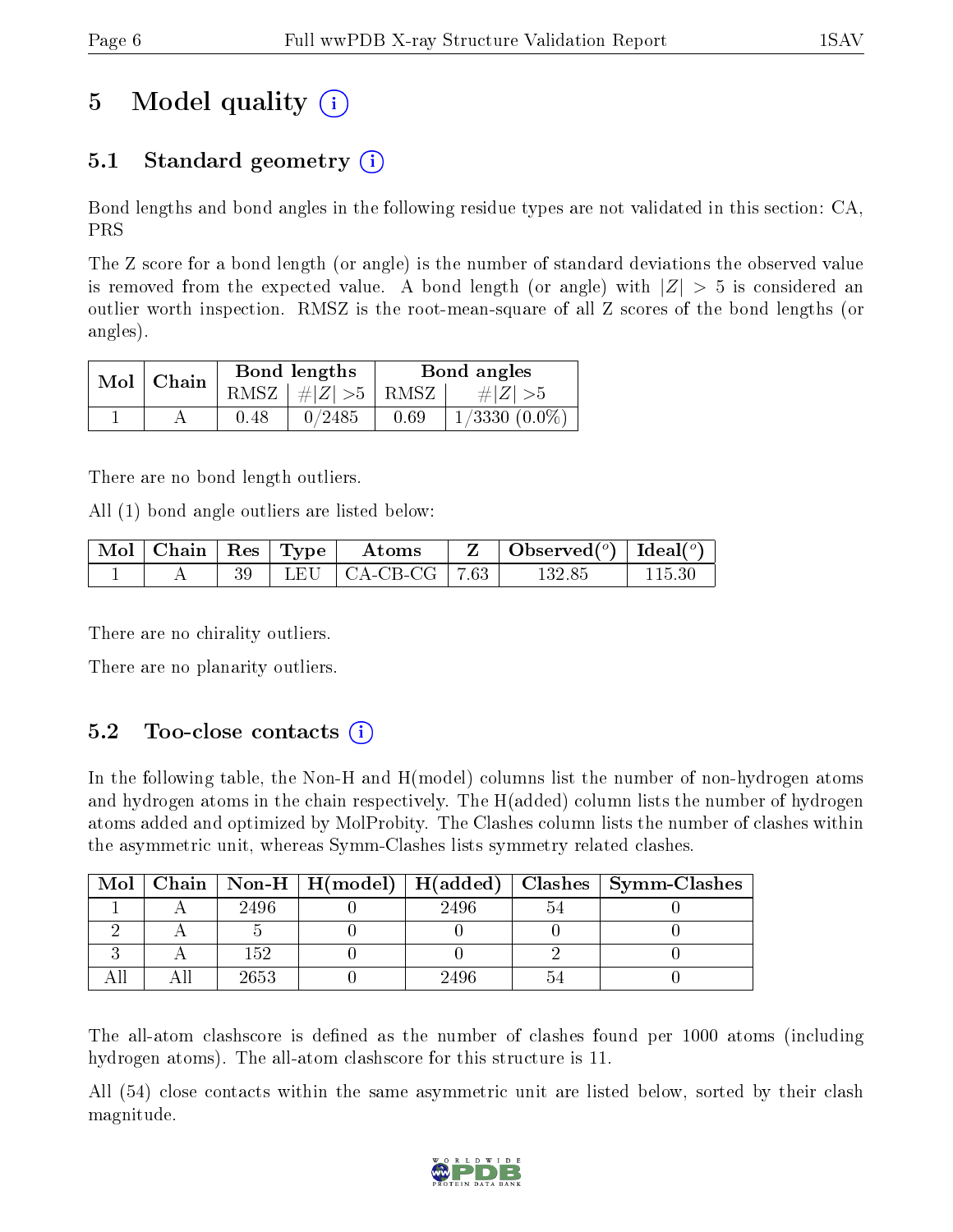| Atom-1               | Atom-2              | Interatomic       | Clash         |
|----------------------|---------------------|-------------------|---------------|
|                      |                     | distance $(A)$    | overlap $(A)$ |
| 1: A:6: ARG:H        | 1:A:283:ASN:HD21    | 1.24              | 0.83          |
| 1: A:28: MET:HG3     | 1: A:72: GLU:HG3    | 1.63              | 0.79          |
| 1: A:28: MET:CG      | 1:A:72:GLU:HG3      | 2.21              | 0.70          |
| 1: A:6: ARG:H        | 1: A: 283: ASN: ND2 | 1.91              | 0.68          |
| 1:A:171:GLN:HA       | 1:A:174:GLN:HE21    | 1.61              | 0.65          |
| 1:A:151:ARG:O        | 1:A:155:VAL:HG23    | 1.97              | 0.65          |
| $1:$ A:167:ILE:HD11  | 1: A:208: LYS: HG3  | 1.80              | 0.64          |
| 1:A:185:LEU:HD13     | 1:A:189:THR:HB      | 1.83              | 0.60          |
| 1: A:273:MET:HG3     | 1:A:312:LEU:HD12    | 1.84              | 0.59          |
| 1: A:167: ILE:HG23   | 1: A:167: ILE: O    | 2.04              | 0.57          |
| 1: A: 106: ASN: ND2  | 1:A:108:LYS:HB3     | 2.20              | 0.57          |
| 1:A:106:ASN:HD21     | 1: A: 108: LYS: HB3 | 1.70              | 0.56          |
| 1:A:47:ASN:O         | 1: A:51: GLN: HG2   | 2.05              | 0.56          |
| 1:A:226:ASP:HB3      | 1: A:229:THR:HG22   | 1.88              | 0.55          |
| 1: A: 152: MET:HG2   | 1: A:236:LEU:CD2    | 2.37              | 0.54          |
| 1:A:289:ARG:HA       | 1: A:294:THR:O      | 2.07              | 0.54          |
| 1: A:213: TYR:OH     | 1:A:224:THR:HG21    | 2.07              | 0.54          |
| 1: A:118:THR:OG1     | 1: A:121: GLU:HG3   | 2.09              | 0.53          |
| 1:A:25:ARG:O         | 1: A:29: LYS: HB2   | 2.09              | 0.52          |
| 1:A:267:HIS:HB2      | 3:A:480:HOH:O       | 2.10              | 0.52          |
| 1: A: 5: LEU: HG     | 1:A:280:ASP:HB3     | 1.92              | 0.51          |
| 1:A:180:PHE:HA       | 1:A:213:TYR:CE2     | 2.45              | 0.51          |
| 1:A:168:ASP:O        | 1:A:172:VAL:HG23    | 2.12              | 0.50          |
| 1: A:12:PHE:HB2      | 1:A:44:SER:O        | 2.12              | 0.50          |
| 1:A:170:ALA:O        | 1: A:174: GLN: HG3  | $\overline{2.12}$ | 0.49          |
| 1:A:152:MET:HG2      | 1:A:236:LEU:HD23    | 1.94              | 0.49          |
| 1:A:167:ILE:CD1      | 1: A:208:LYS:HG3    | 2.41              | 0.49          |
| 1: A: 180: PHE: O    | 1: A:184: GLU: HG2  | 2.13              | 0.49          |
| 1: A:309: LYS:O      | 1: A: 313: LEU: HG  | 2.14              | 0.47          |
| 1: A:290: LYS: HG3   | 1:A:291:ASN:OD1     | 2.15              | 0.47          |
| 1: A:269:LEU:O       | 1: A:273:MET:HG2    | 2.15              | 0.47          |
| 1:A:237:LEU:O        | 1:A:241:VAL:HG23    | 2.16              | 0.46          |
| 1:A:245:ARG:HG2      | 3:A:537:HOH:O       | 2.16              | 0.46          |
| 1: A: 185: LEU: CD1  | 1:A:189:THR:HB      | 2.47              | 0.45          |
| 1:A:191:GLU:HA       | 1: A:194:PHE:CE2    | 2.52              | 0.45          |
| 1: A: 127: GLN:O     | 1: A:131: GLU:HG3   | 2.17              | 0.44          |
| 1: A:109: VAL:HG22   | 1:A:271:ARG:NH1     | 2.33              | 0.44          |
| 1: A: 167: ILE: HD11 | 1: A:208: LYS: CG   | 2.46              | 0.43          |
| 1:A:81:ILE:HD13      | 1: A:81: ILE: HA    | 1.90              | 0.43          |
| 1:A:247:ILE:N        | 1:A:248:PRS:CD      | 2.82              | 0.43          |
| 1: A:46: SER:O       | 1:A:50:ARG:HG3      | 2.19              | 0.43          |
| 1: A:95: GLU:OE2     | 1:A:267:HIS:HE1     | 2.02              | 0.43          |

Continued on next page...

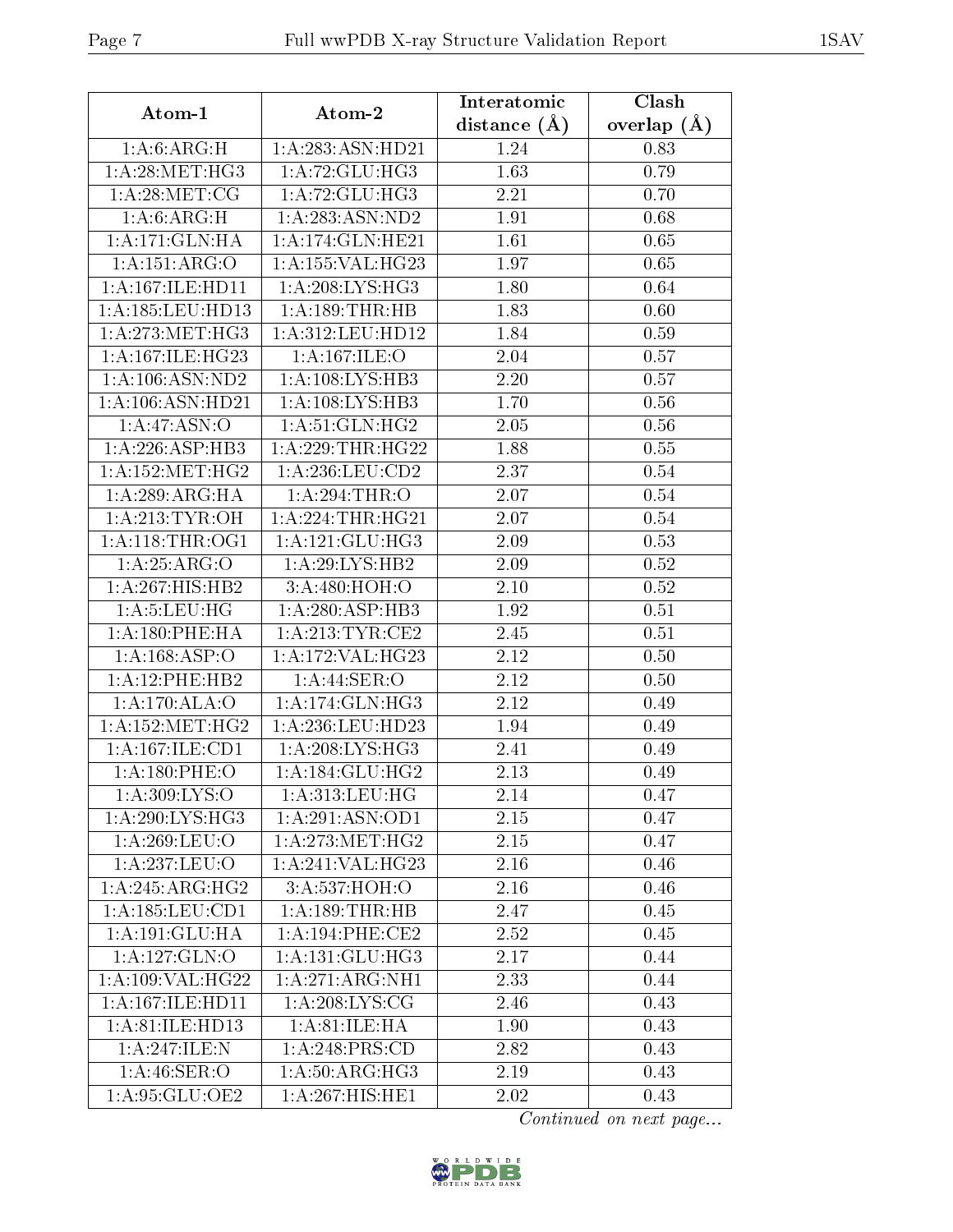| Atom-1            | Atom-2             | Interatomic<br>distance $(A)$ | Clash<br>overlap $(A)$ |
|-------------------|--------------------|-------------------------------|------------------------|
| 1: A:50: ARG:HA   | 1: A:53: ILE: HD12 | 2.01                          | 0.43                   |
| 1:A:87:PRS:HD3    | 1: A:90: LEU: HD12 | 2.01                          | 0.43                   |
| 1:A:122:LEU:O     | 1: A:126: LYS: HG3 | 2.18                          | 0.42                   |
| 1:A:12:PHE:HA     | 1: A:13: PRS:HD3   | 1.71                          | 0.42                   |
| 1: A:268:THR:OG1  | 1:A:271:ARG:NH2    | 2.53                          | 0.42                   |
| 1: A:231: GLY:O   | 1: A:235: GLN: HG2 | 2.18                          | 0.42                   |
| 1: A:306: GLY:O   | 1: A:310: LYS: HG3 | 2.19                          | 0.42                   |
| 1: A: 138: GLU:O  | 1:A:142:VAL:H G23  | 2.20                          | 0.42                   |
| 1: A:214: MET:C   | 1:A:216:ILE:H      | 2.23                          | 0.42                   |
| 1: A:286: LYS:HA  | 1: A:286:LYS:HD3   | 1.78                          | 0.41                   |
| 1: A:180: PHE: HA | 1: A:213:TYR:HE2   | 1.84                          | 0.41                   |
| 1: A:213: TYR: C  | 1: A:213: TYR: CD1 | 2.93                          | 0.40                   |

Continued from previous page...

There are no symmetry-related clashes.

### 5.3 Torsion angles  $(i)$

#### 5.3.1 Protein backbone  $(i)$

In the following table, the Percentiles column shows the percent Ramachandran outliers of the chain as a percentile score with respect to all X-ray entries followed by that with respect to entries of similar resolution.

The Analysed column shows the number of residues for which the backbone conformation was analysed, and the total number of residues.

|  | $\mid$ Mol $\mid$ Chain $\mid$ Analysed $\mid$ Favoured $\mid$ Allowed $\mid$ Outliers $\mid$ Percentiles $\mid$ |  |  |
|--|------------------------------------------------------------------------------------------------------------------|--|--|
|  | 309/320 (97%)   296 (96%)   12 (4%)   1 (0%)   41   61                                                           |  |  |

All (1) Ramachandran outliers are listed below:

| Mol | Chain | $\pm$ Res $\pm$ | 1 vpe |
|-----|-------|-----------------|-------|
|     |       |                 |       |

#### 5.3.2 Protein sidechains  $(i)$

In the following table, the Percentiles column shows the percent sidechain outliers of the chain as a percentile score with respect to all X-ray entries followed by that with respect to entries of similar resolution.

The Analysed column shows the number of residues for which the sidechain conformation was

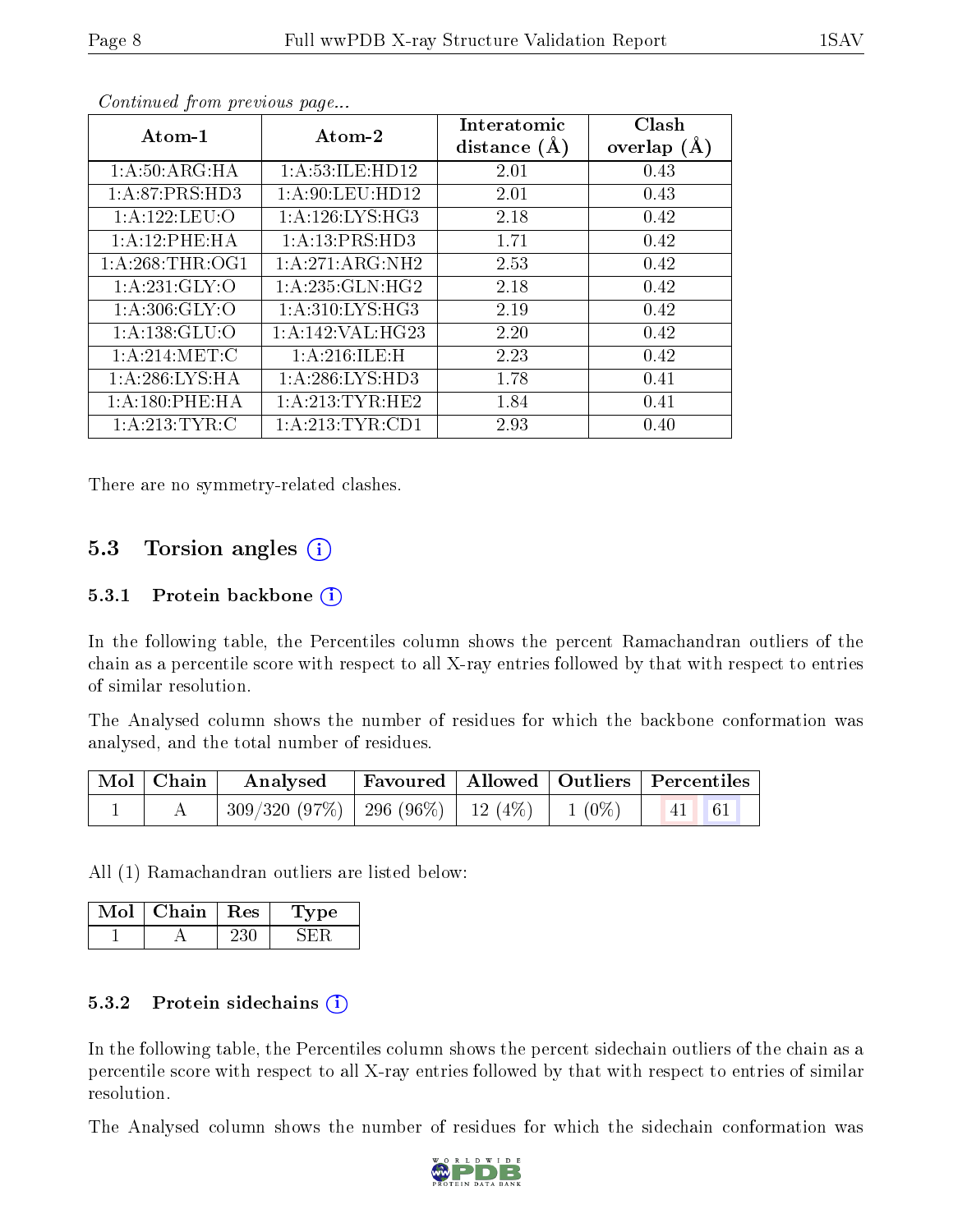| analysed, and the total number of residues. |  |  |  |  |  |  |  |
|---------------------------------------------|--|--|--|--|--|--|--|
|---------------------------------------------|--|--|--|--|--|--|--|

| $\mid$ Mol $\mid$ Chain | Analysed     |           |                       | Rotameric   Outliers   Percentiles |  |
|-------------------------|--------------|-----------|-----------------------|------------------------------------|--|
|                         | 264/267(99%) | 244 (92%) | $\mid$ 20 (8%) $\mid$ | $\vert$ 13 $\vert$ 25              |  |

All (20) residues with a non-rotameric sidechain are listed below:

| Mol            | Chain              | Res              | $_{\rm Type}$           |
|----------------|--------------------|------------------|-------------------------|
| $\mathbf{1}$   | $\boldsymbol{A}$   | $\overline{5}$   | <b>LEU</b>              |
| $\mathbf{1}$   | $\overline{A}$     | 6                | $\rm{ARG}$              |
| $\overline{1}$ | $\overline{A}$     | 28               | MET                     |
| $\overline{1}$ | $\overline{\rm A}$ | 39               | <b>LEU</b>              |
| $\mathbf{1}$   | $\overline{A}$     | 106              | <b>ASN</b>              |
| $\mathbf 1$    | $\overline{A}$     | 144              | <b>ASP</b>              |
| $\mathbf{1}$   | $\overline{\rm A}$ | 152              | $\overline{\text{MET}}$ |
| $\overline{1}$ | $\overline{A}$     | 157              | LEU                     |
| $\overline{1}$ | $\overline{A}$     | 169              | GLU                     |
| $\overline{1}$ | $\overline{A}$     | 190              | $\overline{\rm ASP}$    |
| $\overline{1}$ | $\overline{\rm A}$ | 214              | <b>MET</b>              |
| $\mathbf{1}$   | $\overline{A}$     | 227              | $\rm{ARG}$              |
| $\overline{1}$ | $\overline{\rm A}$ | 234              | $\overline{\text{GLU}}$ |
| $\mathbf{1}$   | $\overline{A}$     | 237              | LEU                     |
| $\mathbf{1}$   | $\overline{A}$     | 244              | ILE                     |
| $\mathbf{1}$   | $\overline{A}$     | 290              | <b>LYS</b>              |
| $\overline{1}$ | $\overline{\rm A}$ | 299              | MET                     |
| $\overline{1}$ | $\overline{A}$     | 303              | <b>ASP</b>              |
| $\mathbf{1}$   | $\overline{A}$     | $\overline{312}$ | LEU                     |
| $\overline{1}$ | $\overline{\rm A}$ | 318              | $\operatorname{GLU}$    |

Some sidechains can be flipped to improve hydrogen bonding and reduce clashes. All (6) such sidechains are listed below:

| Mol | Chain | Res | Type       |
|-----|-------|-----|------------|
|     |       | 3   | <b>GLN</b> |
|     |       | 106 | <b>ASN</b> |
|     |       | 174 | <b>GLN</b> |
|     |       | 232 | <b>ASN</b> |
|     |       | 267 | <b>HIS</b> |
|     |       | 283 | <b>ASN</b> |

#### 5.3.3 RNA [O](https://www.wwpdb.org/validation/2017/XrayValidationReportHelp#rna)i

There are no RNA molecules in this entry.

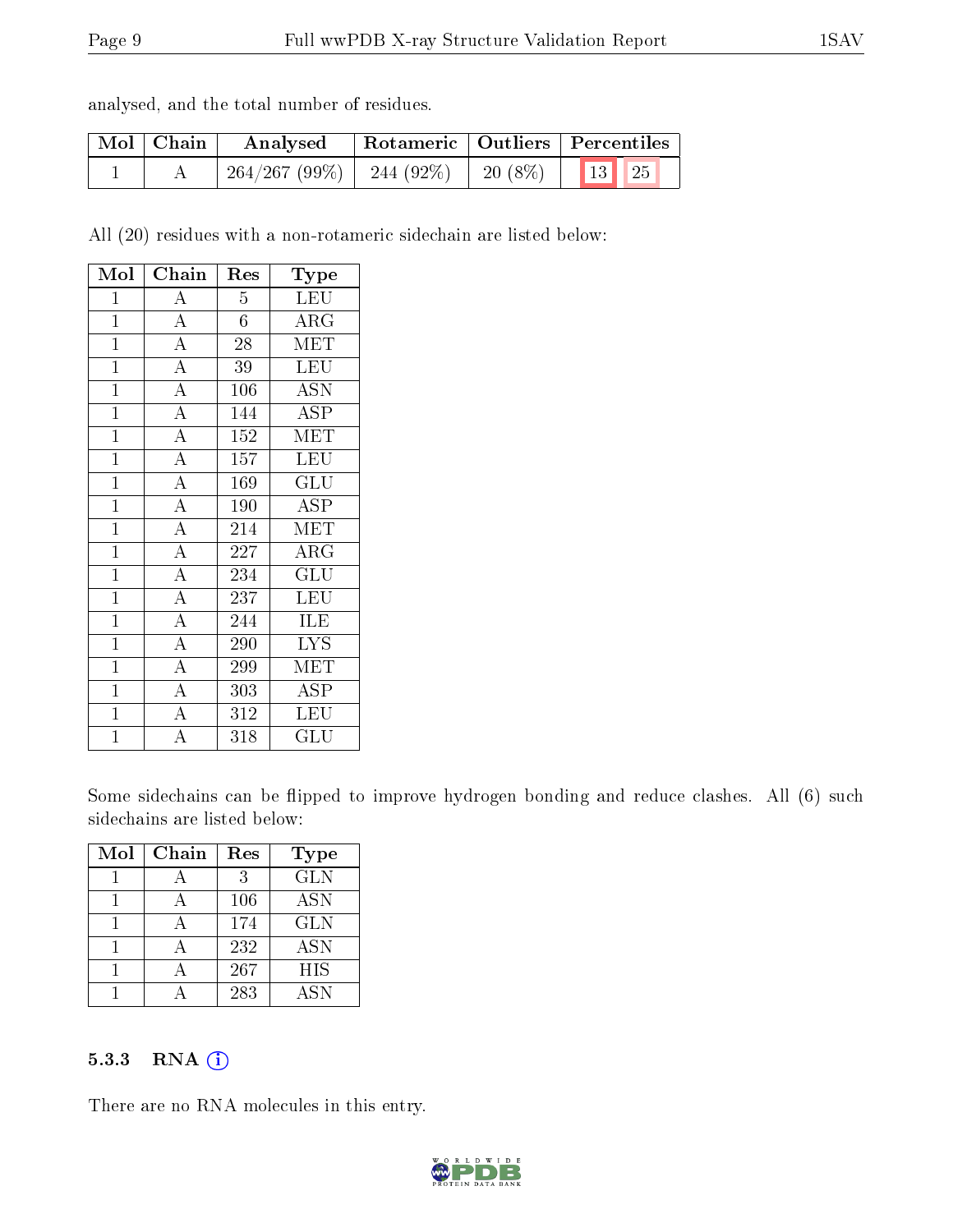## 5.4 Non-standard residues in protein, DNA, RNA chains (i)

5 non-standard protein/DNA/RNA residues are modelled in this entry.

In the following table, the Counts columns list the number of bonds (or angles) for which Mogul statistics could be retrieved, the number of bonds (or angles) that are observed in the model and the number of bonds (or angles) that are dened in the Chemical Component Dictionary. The Link column lists molecule types, if any, to which the group is linked. The Z score for a bond length (or angle) is the number of standard deviations the observed value is removed from the expected value. A bond length (or angle) with  $|Z| > 2$  is considered an outlier worth inspection. RMSZ is the root-mean-square of all Z scores of the bond lengths (or angles).

| Mol |            | Chain | Res | Link |        | Bond lengths |             |        | Bond angles |             |
|-----|------------|-------|-----|------|--------|--------------|-------------|--------|-------------|-------------|
|     | Type       |       |     |      | Counts | RMSZ         | # $ Z  > 2$ | Counts | RMSZ        | # $ Z  > 2$ |
|     | PRS        | А     | 163 |      | 5.7.8  | 0.80         |             | 3,8,10 | 1.26        | U           |
|     | PRS        |       | 87  |      | 5,7,8  | 1.89         | $1(20\%)$   | 3,8,10 | 0.96        | U           |
|     | PRS        | А     | 248 |      | 5,7,8  | 1.11         |             | 3,8,10 | 1.30        | U           |
|     | PRS        | А     | 119 |      | 5.7.8  | 1.15         |             | 3,8,10 | 1.56        | $\cup$      |
|     | <b>PRS</b> |       | 13  |      | 5,7,8  | 2.63         | $(20\%)$    | 3,8,10 | 0.89        |             |

In the following table, the Chirals column lists the number of chiral outliers, the number of chiral centers analysed, the number of these observed in the model and the number defined in the Chemical Component Dictionary. Similar counts are reported in the Torsion and Rings columns. '-' means no outliers of that kind were identified.

| Mol | Type       |     | $\alpha$ Chain   Res   Link   Chirals | <b>Torsions</b>         | Rings   |
|-----|------------|-----|---------------------------------------|-------------------------|---------|
|     | <b>PRS</b> | 163 |                                       | 0/0/9/11                | 0/1/1/1 |
|     | <b>PRS</b> | 87  |                                       | 0/0/9/<br>$^{\prime}11$ | 0/1/1   |
|     | <b>PRS</b> | 248 |                                       | 0/0/9/11                | 0/1/1   |
|     | <b>PRS</b> | 119 |                                       | 0/0/9/<br>$^{\prime}11$ |         |
|     | <b>PRS</b> | 13  |                                       | $\sqrt{9}$              |         |

All (2) bond length outliers are listed below:

|  |  |                             | $\mid$ Mol $\mid$ Chain $\mid$ Res $\mid$ Type $\mid$ Atoms $\mid$ Z $\mid$ Observed(A) $\mid$ Ideal(A) |  |
|--|--|-----------------------------|---------------------------------------------------------------------------------------------------------|--|
|  |  | $PRS \mid CD-SG \mid -5.76$ |                                                                                                         |  |
|  |  | $PRS \mid CD-SG \mid -3.78$ |                                                                                                         |  |

There are no bond angle outliers.

There are no chirality outliers.

There are no torsion outliers.

There are no ring outliers.

3 monomers are involved in 3 short contacts:

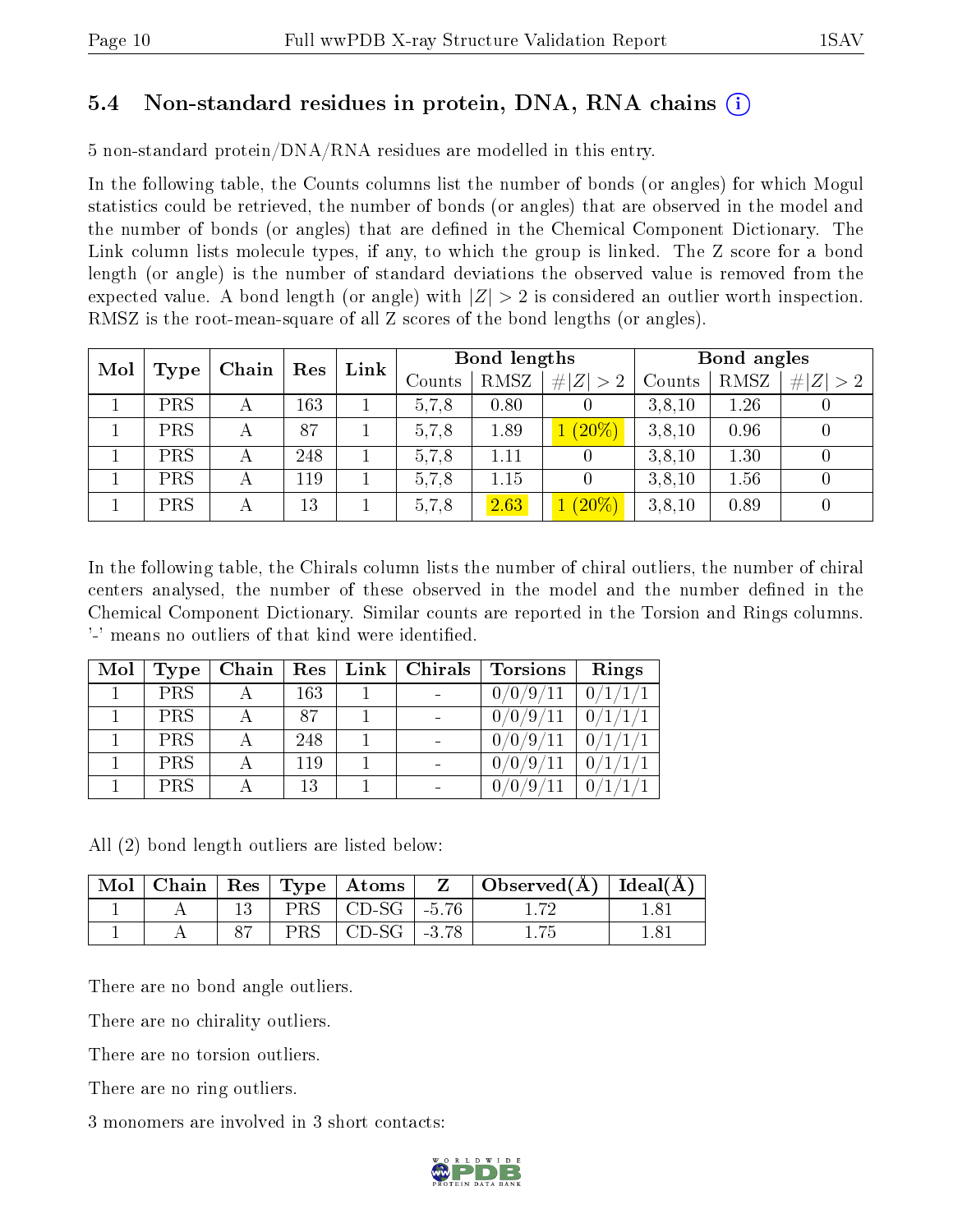|  |     | $\text{Mol}$   Chain   Res   Type   Clashes   Symm-Clashes |
|--|-----|------------------------------------------------------------|
|  | PRS |                                                            |
|  | PRS |                                                            |
|  |     |                                                            |

#### 5.5 Carbohydrates  $(i)$

There are no carbohydrates in this entry.

## 5.6 Ligand geometry  $(i)$

Of 5 ligands modelled in this entry, 5 are monoatomic - leaving 0 for Mogul analysis.

There are no bond length outliers.

There are no bond angle outliers.

There are no chirality outliers.

There are no torsion outliers.

There are no ring outliers.

No monomer is involved in short contacts.

#### 5.7 [O](https://www.wwpdb.org/validation/2017/XrayValidationReportHelp#nonstandard_residues_and_ligands)ther polymers  $(i)$

There are no such residues in this entry.

### 5.8 Polymer linkage issues  $(i)$

There are no chain breaks in this entry.